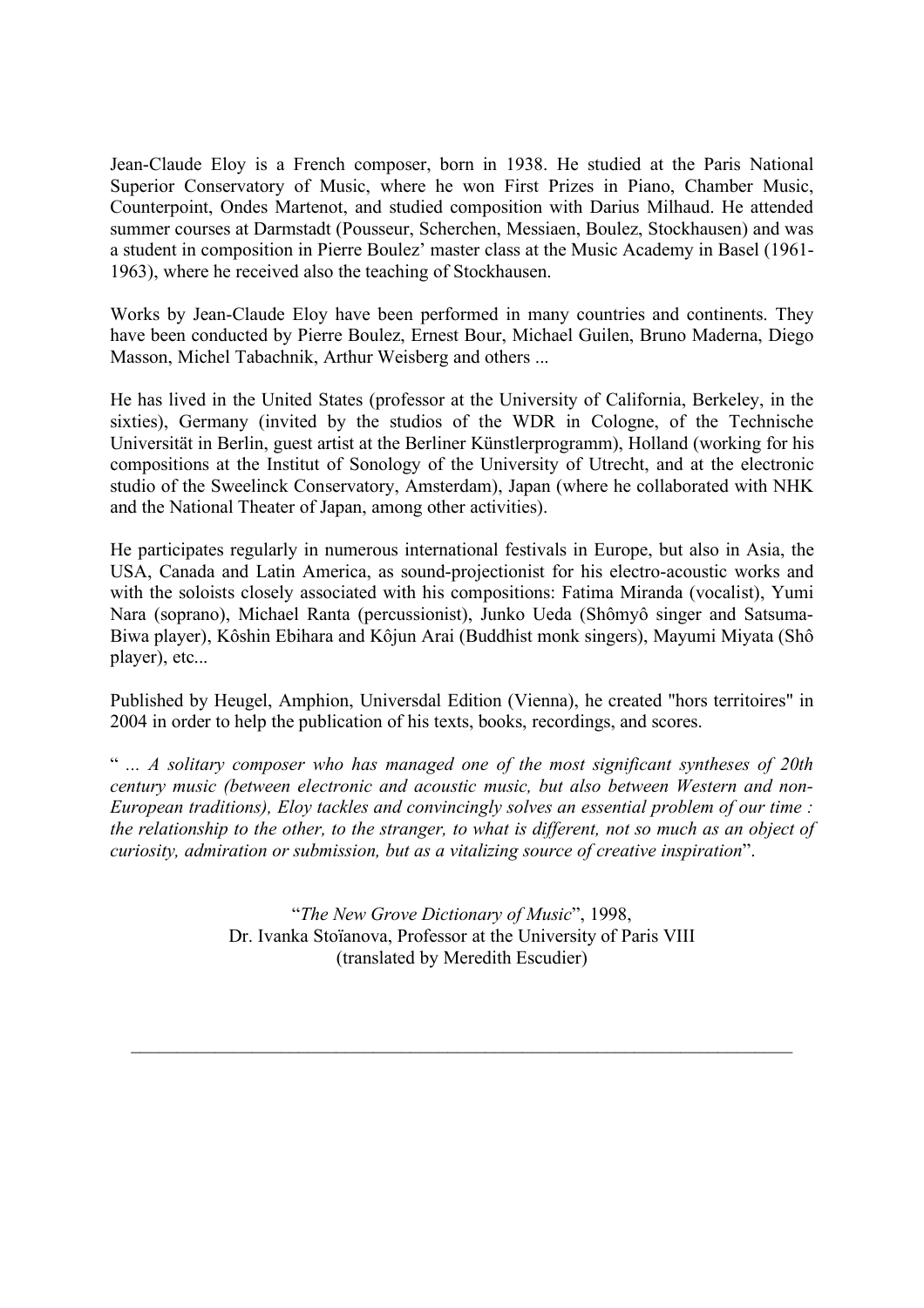Main works :

- "**Etude III**" (1962), for orchestra (20') ;

- "**Equivalences**" (1963), for 18 instrumentalists (10') ;

- "**Faisceaux-Diffractions**" (1970), for 28 instrumentalists (25') ;

- "**Kâmakalâ**" ("The Energy Triangle ", 1971), for three orchestra groups, five choir groups, three conductors (approximately 32' ) ;

- "**Shânti**" ("Peace", 1972-73), for electronic and concrete sounds (1h45', WDR Elektronische Musik Studio, Cologne) ;

- "**Fluctuante-Immuable**" (1977), for large orchestra (20') ;

- "**Gaku-no-Michi**" ("The Ways of Music", translated also as the "Way of Sounds",1977-78), a film without images for electronic and concrete sounds (3h50', NHK Electronic Music Studio, Tokyo) ;

- "**Yo-In**" ("Reverberations",1980), sound theatre for an imaginary ritual, with a characterpercussionist, electroacoustics, lighting (3h40' in 4 acts, Instituut voor Sonologie, Utrecht) ; - "**Etude IV**" (1979), electroacoustic, UPIC - computer with graphic interface - (20') ;

- "**A l'Approche du Feu Méditant**" ("Coming Close to a meditating fire",1983), for 27 instrumentalists from the "Gagaku" orchestra in Japan, and two Buddhist monk choirs from the Shingon and Tendai sects (2h30'), with six percussionnists ;

- "**Anâhata**" ("Primal Vibration", 1984-86), for two voices of soloist Buddhist monks singers, three instrumentalists from the "Gagaku" orchestra, percussion, electroacoustics, lights  $(3h45')$ ;

- "**Butsumyôe**" and "**Sappho Hikètis**" ("The Ceremony of Repentance", "Sappho imploring", 1989), for two female voices (extended vocal techniques), electroacoustics (1h00') ;

- "**Erkos**" ("Song, Praise", 1990-91), for a Satsuma-Biwa soloist and vocalist ("Shômyo" techniques), with electroacoustics (1h05', WDR Elektronische Musik Studio, Cologne) ;

- "**Gaia-Songs**" ("Eileithyia" et "Two American Women" - 1992 - révision 2015) ;

for two female voices (singing-speaking techniques), with electroacoustics ;

- " **… kono yo no hoka …**" (" … this world beyond …", 1996), solo-voice ("Shômyô" technics, extended vocal technics; 30') ;

- "**Galaxies**" (1996), Sigma version, electroacoutics with " ... kono yo no hoka ..." vocal solo (1h15')

- "**Electro-Anâhata**" (1986 - 2013) / Electroacoustic (2h20')

- "**Galaxies Full-Electro**" (1994 - 2013) / Electroacoustic (45')

- "**l'Anneau des Sept Lumières**" / Electroacoustic (50')

- "**Etats-Limites**" ou les cris de Petra / Electroacoustic (80')

- "**Le Minuit de la Foi**" / For electronic and concrete sounds (120')